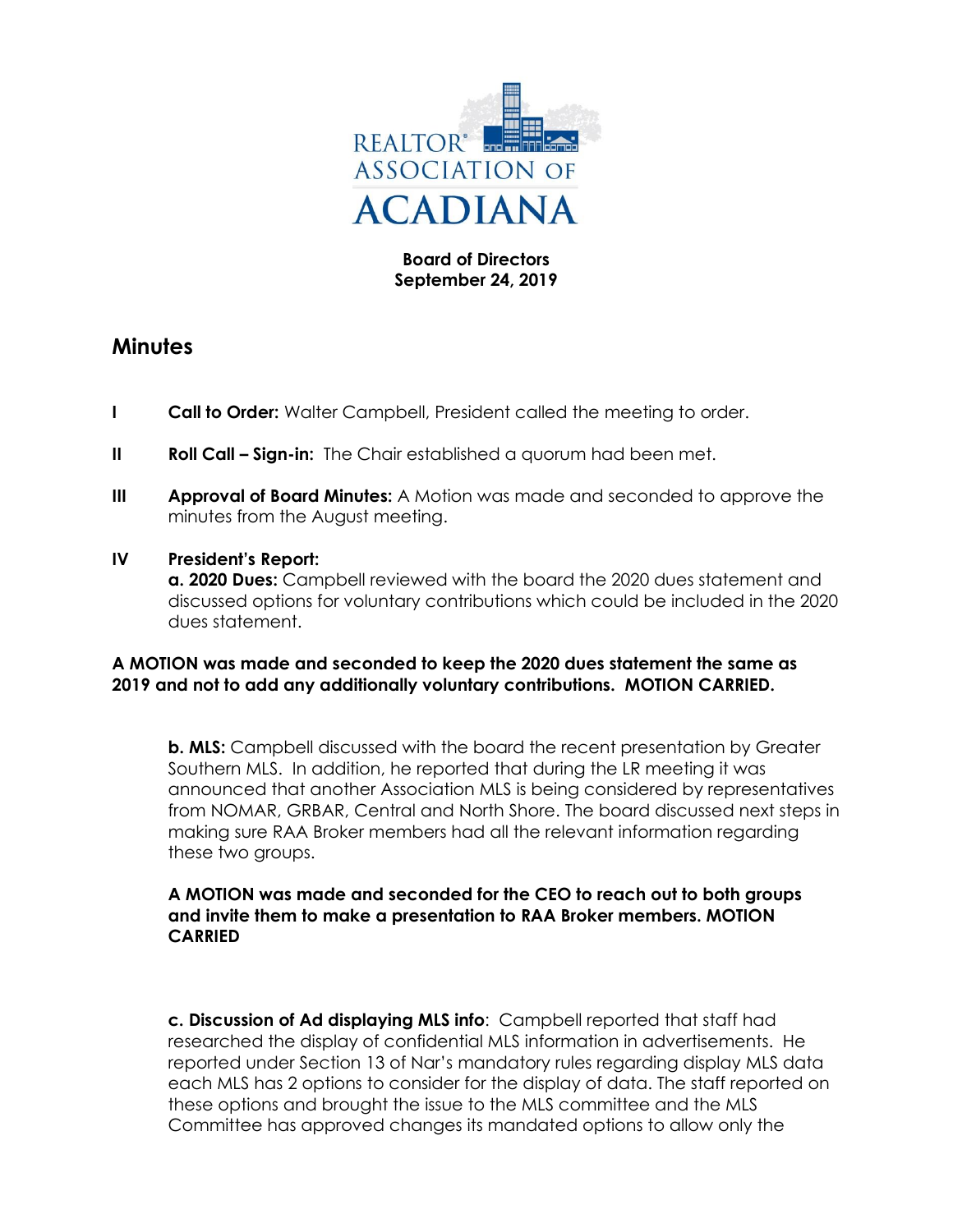aggregate display of the MLS data by participants. This update would be reflected in the MLS minutes.

**d. 2020 Strategic Planning Session:** Campbell allowed Jim Keaty the floor to discuss with board members a proposal from Emergent Method to conduct the organization's 2020 Strategic Plan. Several board members had questions regarding the proposal and format and so staff will gather this information requested and report back in October.

#### **e. Harassment Case/ Final report:**

## **f. CEO report on Supra Key Issue**

## **A MOTION was made and seconded to enter into Executive Session. MOTION CARRIED**

## **A Motion was made and seconded to exit Executive Session. MOTION CARRIED**

**g. Ethics Appeal:** Campbell reminded board members that the board would hear an Ethics Appeal on Thursday. He directed board members to arrive on time and have read the materials on the appeal provided to him by the CEO.

## **V Committee Reports:**

1. MLS: Lori McCarthy reported on the September MLS minutes as well as recommendations from the Coming Soon task Force.

## **A MOTION was made and seconded to approve the September MLS Minutes as well as the Coming Soon Task Force as presented. MOTION CARRIED**

2. YPN: Leslie Guillory reported on the happenings of the YPN.

**VI Treasurer's Report:** Reid Smith treasurer requested that board members make their assigned call to RAA new members. He reported the Prudential investment account as of August 31st was \$1,225,225,955. He then reviewed with the board the Budget vs Actual figures. Finally, he reported on the status of properties the Building Task Force was currently considering. In his report he discussed a new option of a lease in downtown Lafayette. This concept was discussed at length with the board. Smith reported that the new space proposed could present a considerable financial savings for the Association.

# **A MOTION was made and seconded to authorize Smith and the members of the Building Task Force to continue to pursue a lease option for RAA in downtown Lafayette. MOTION CARRIED**

## **A MOTION was made and seconded to accept the Treasurer's report as presented. MOTION CARRIED**

**VII CEO Report:** Susan Holliday, CEO reported on her office's workflow since in the September board meeting. She referred board members to her written report to specific meetings she had attended.